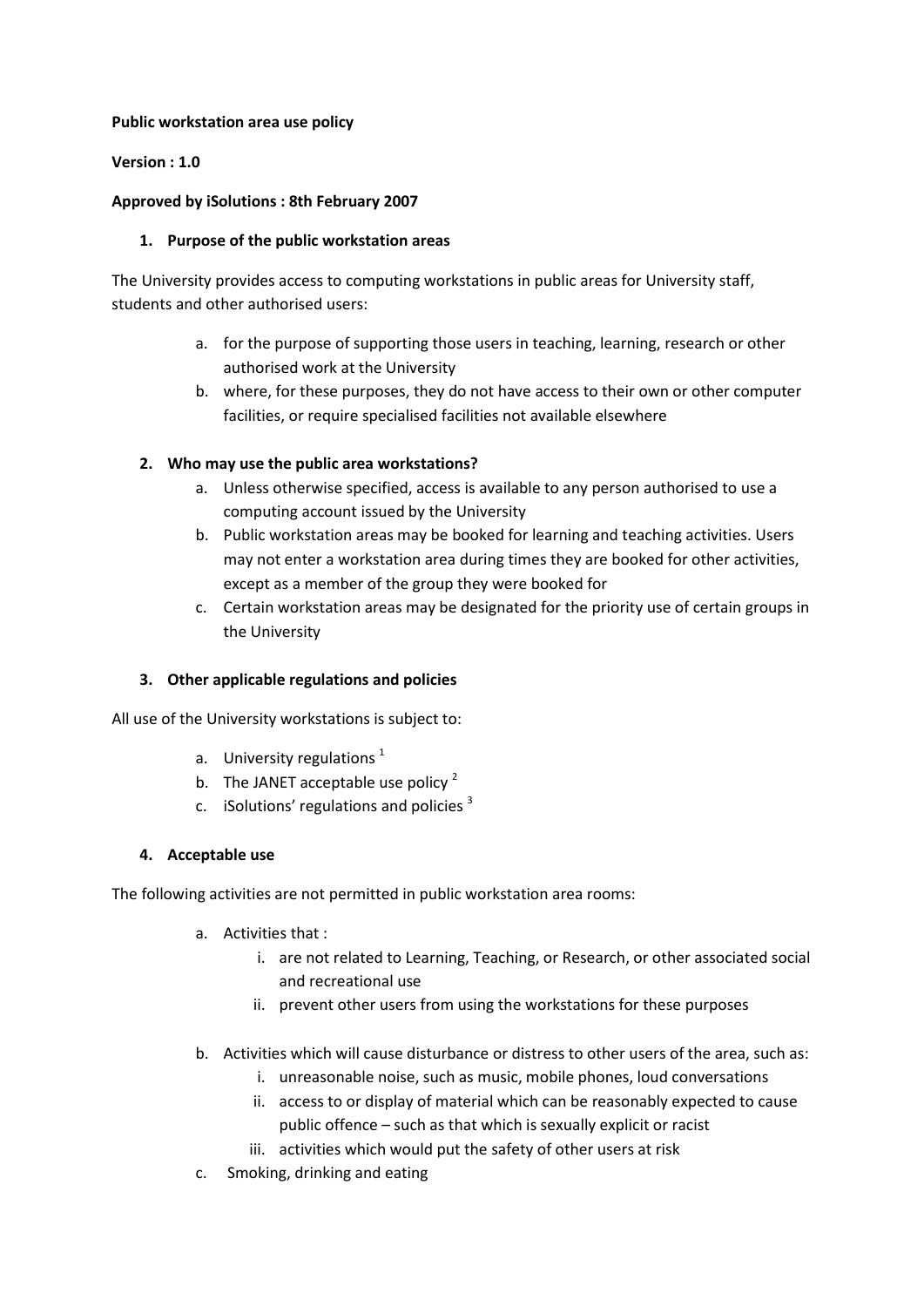- d. Allowing unauthorised access:
	- i. when access to the workstation areas is restricted such as to University ID card holders out of normal hours
	- ii. to the workstations by allowing others use of your username and password
	- iii. by failing to log out when you have finished using a workstation, or not locking access when away from it for a short period
- e. Use for long periods of time, especially when the rooms are busy and other users may need access
- f. Leaving workstations in use and unattended for more than a short period of time (5 minutes at busy periods)
- g. Any activities which will impair the operation of the workstations, associated equipment and software, or other services available to University users
- h. Making workstation areas untidy. Place litter in bins provided
- 5. Copyright (in place of a separate Copyright policy)
	- a. Information stored in electronic form (known as works) may only be copied or performed with the consent of the original author (or those to whom the author has given this right). This is known as copyright and such works are protected by UK and international law.
	- b. Copying is any activity that creates an additional copy of any part of the material (referred to as a work) – this includes downloading, storing, sharing or copying the work in any form and media (such as on hard disk, memory sticks, MP3 players, CDs, DVDs ).
	- c. Users may not create copies of any work, except as allowed under any copyright agreement. Where these exist restrictions may be placed on the amount that may be copied (such as journal contents), or use that may be made of any copy (such as purchased music or film).
	- d. The availability of a work in electronic form that can be copied is not a guarantee that legal consent to do so has been granted by the copyright owner. It is the responsibility of a user to ensure they are legally entitled to make a copy before doing so.
- 6. Connecting your own equipment
	- a. Users may only connect peripheral devices to the standard external ports provided. They may not disconnect any equipment provided by the University.
	- b. Users may not connect their own computers to the network or other facilities, except at the self-service access or wireless access points provided for that purpose.
- 7. Unauthorised alterations

Users must not without written permission from the Director of iSolutions:

- a. remove any item of computer hardware in the workstation rooms or interfere with its normal operation
- b. remove, alter or add to software installed on the workstations